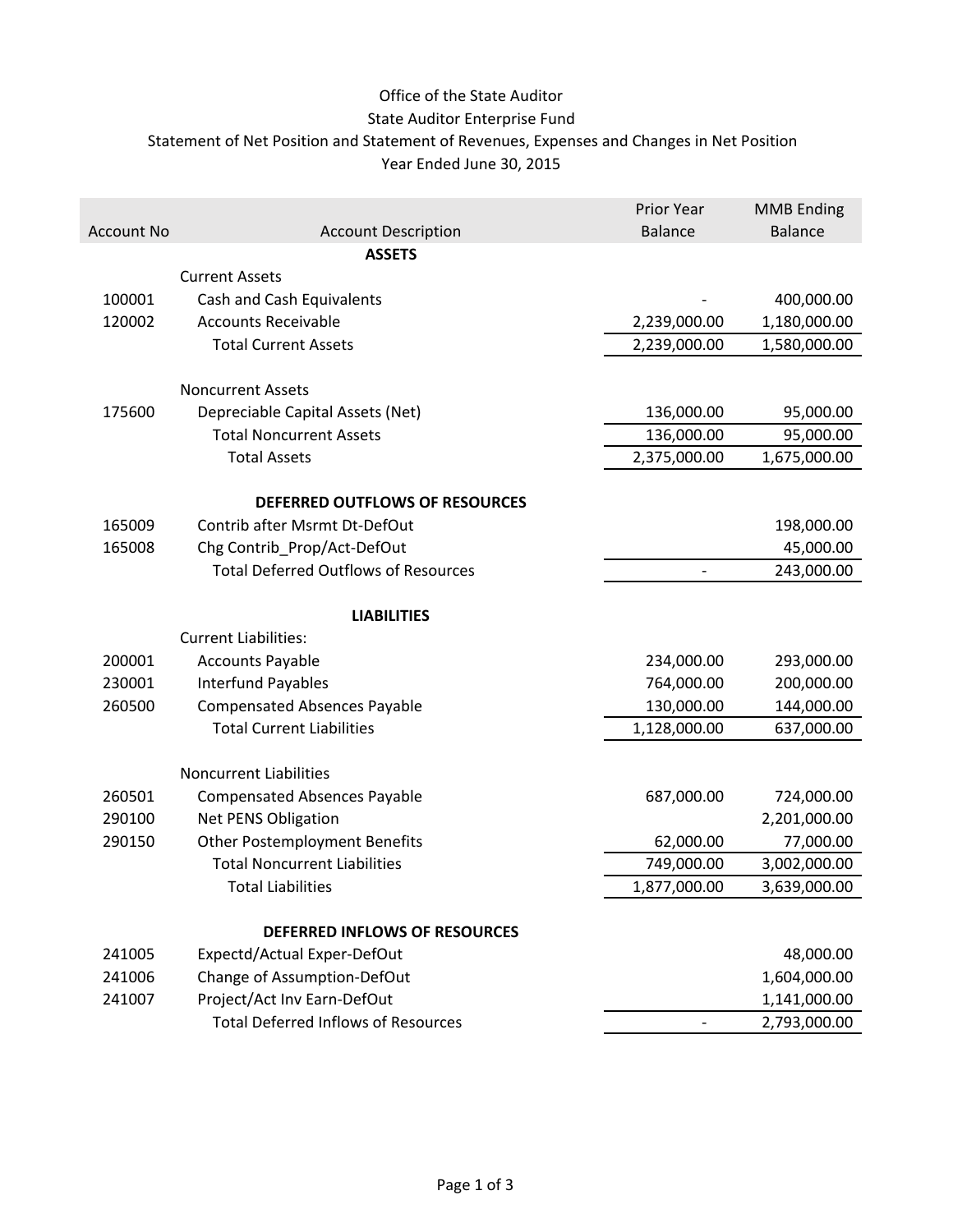### Office of the State Auditor

### State Auditor Enterprise Fund

Statement of Net Position and Statement of Revenues, Expenses and Changes in Net Position

Year Ended June 30, 2015

|                   |                                                  | Prior Year     | <b>MMB Ending</b> |
|-------------------|--------------------------------------------------|----------------|-------------------|
| <b>Account No</b> | <b>Account Description</b>                       | <b>Balance</b> | <b>Balance</b>    |
|                   | <b>NET POSITION</b>                              |                |                   |
| 320001            | Net Investment in Capital Assets                 | 136,000.00     | 95,000.00         |
|                   |                                                  |                |                   |
|                   | Restricted for:                                  |                |                   |
| 330700            | <b>Other Purposes</b>                            | 362,000.00     |                   |
|                   | <b>Total Restricted</b>                          | 362,000.00     |                   |
| 300001            | Unrestricted                                     |                | (4,609,000.00)    |
|                   | <b>Total Net Position</b>                        | 498,000.00     | (4,514,000.00)    |
|                   | <b>Operating Revenues</b>                        |                |                   |
| 649710            | Net Sales - Audit Charges                        |                | 6,109,000.00      |
|                   | <b>Total Operating Revenues</b>                  |                | 6,109,000.00      |
|                   | Less: Cost of Goods Sold                         |                |                   |
|                   | <b>Gross Margin</b>                              |                | 6,109,000.00      |
|                   | <b>Operating Expenses:</b>                       |                |                   |
| 411               | <b>Purchased Services</b>                        |                | 566,000.00        |
| 410               | Salaries and Fringe Benefits                     |                | 5,168,000.00      |
| 471               | Claims                                           |                | 5,000.00          |
| 470               | Equipment - Capital                              |                |                   |
| 490009            | Depreciation and Amortization                    |                | 41,000.00         |
| 413               | <b>Supplies and Materials</b>                    |                | 19,000.00         |
| 415               | <b>Repairs and Maintenance</b>                   |                | 16,000.00         |
|                   | <b>Indirect Costs</b>                            |                |                   |
| 430               | <b>Other Expenses</b>                            |                | 18,000.00         |
|                   | <b>Total Operating Expenses</b>                  |                | 5,833,000.00      |
|                   | Operating Income (Loss)                          |                | 276,000.00        |
|                   |                                                  |                |                   |
|                   | Nonoperating Revenues (Expenses):                |                |                   |
| 512052            | Investment Income                                |                |                   |
|                   | <b>Total Nonoperating Revenues (Expenses)</b>    |                |                   |
|                   | Income (Loss) Before Transfers and Contributions |                | 276,000.00        |
| 800101            | Transfers-In                                     |                |                   |
|                   | Total Income (Loss)                              |                | 276,000.00        |
|                   | Special Item                                     |                |                   |
|                   | Change in Net Position                           |                | 276,000.00        |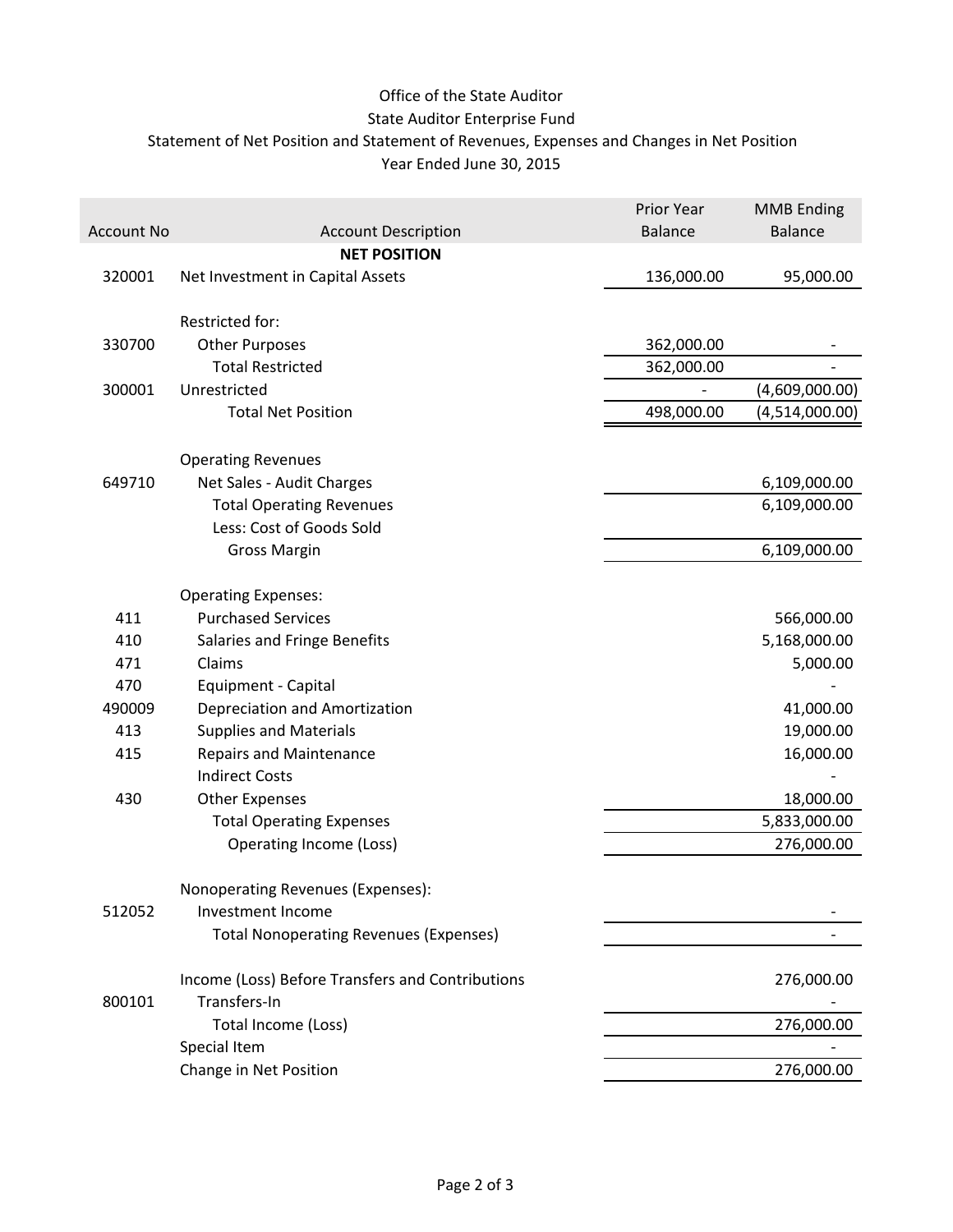### Office of the State Auditor

#### State Auditor Enterprise Fund

Statement of Net Position and Statement of Revenues, Expenses and Changes in Net Position

### Year Ended June 30, 2015

|            |                                      | <b>Prior Year</b> | <b>MMB</b> Ending |
|------------|--------------------------------------|-------------------|-------------------|
| Account No | <b>Account Description</b>           | <b>Balance</b>    | <b>Balance</b>    |
|            | Net Position, Beginning, as Reported |                   | 498,000.00        |
|            | Prior Period Adjustment              |                   |                   |
| 390100     | Change in Accounting Principle       |                   | (5,288,000.00)    |
|            | Change in Reporting Entity           |                   |                   |
| 390200     | Change in Fund Structure             |                   |                   |
|            | Net Position, Beginning, as Restated |                   | (4,790,000.00)    |
|            | Net Position, Ending                 |                   | (4,514,000.00)    |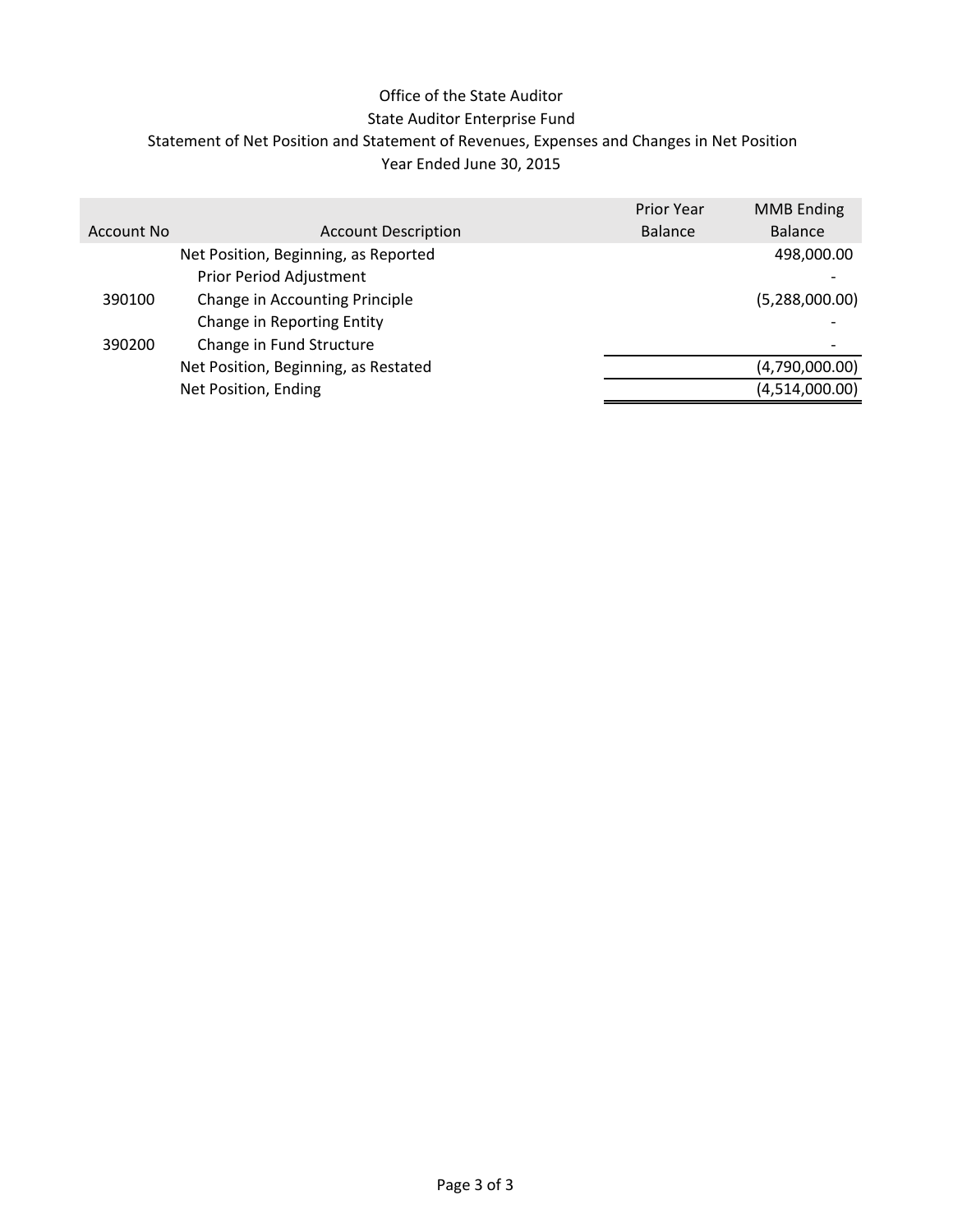

# **STATE OF MINNESOTA OFFICE OF THE STATE AUDITOR**

**SUITE 500 525 PARK STREET SAINT PAUL, MN 55103-2139** 

 $(651)$  296-2551 (Voice)  $(651)$  296-4755 (Fax) state.auditor@state.mn.us (E-Mail) 1-800-627-3529 (Relay Service)

November 10, 2015

**Commissioner Myron Frans** Minnesota Management and Budget 400 Centennial Office Building St. Paul, MN 55155

RE: Audit Hourly Rates

Dear Commissioner Frans:

Pursuant to Minn. Stat. § 6.58, enclosed for your approval, is the Office of the State Auditor's annual review of the schedule of charges for the examination of client accounts and records. The enclosed documents present the methodology used to analyze the Office of the State Auditor's rates through calendar year 2016.

Our analysis has determined that in order to recover the costs for audit services as mandated by law, hourly audit rates must be raised starting with the pay period ending January 12, 2016, by approximately 6 percent. The increase can be primarily attributed to the following factors.

- **Increases in compensation.** Effective July 1, 2015, audit staff received a general wage adjustment of 2.5 percent and on July 1, 2016, audit staff will receive a general wage adjustment of 2.5 percent based on state bargaining agreements. In addition, many of our audit staff are qualified to receive step increases.
- Increase in insurance. For fiscal year 2016 and 2017, there is a projected increase in  $\bullet$ insurance costs of 6.93 percent and 9.55 percent, respectively.
- Increase in space rental costs. The amount of space rented by the Audit Practice Division has not increase for the last several years but the contracts do include an increase in the amount paid per square foot.

All other costs are projected to be consistent with past expenses. We will continue to review and monitor the need for any rate adjustments in the future.

Pursuant to Minn. Stat. §6.581, we are required to report the newly proposed audit rates to the legislative committees with oversight over the State Auditor's budget, thirty days prior to implementation. In order to report the approved rates thirty days before implementation, we need your approval by November 30, 2015. I would be happy to sit down with your staff and show how the rates were calculated, if this would be helpful to expedite the review and approval.

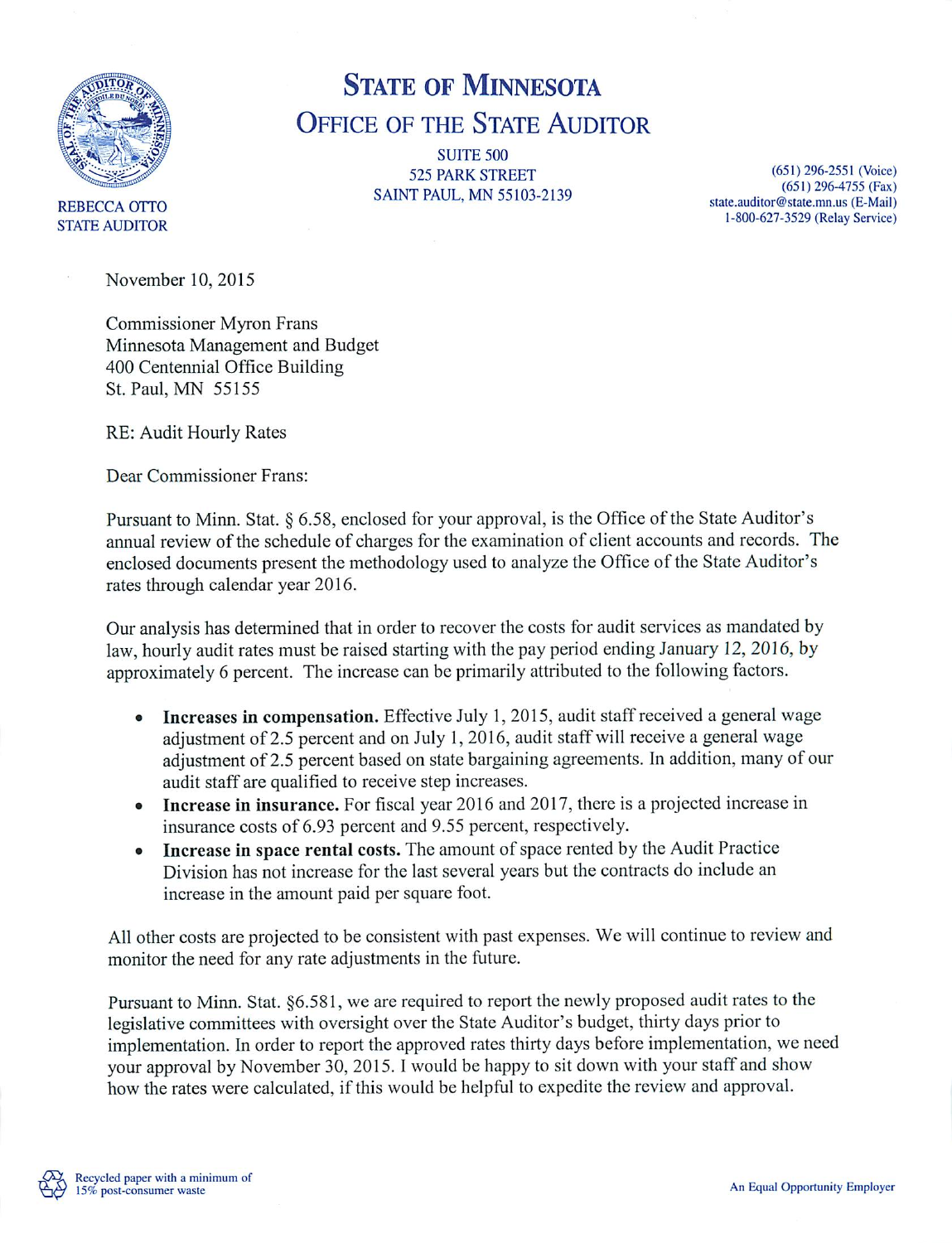If you have any questions or concerns regarding the accompanying schedules, please feel free to call me at 651-297-7110 or email me at Matt.Lindemann@osa.state.mn.us.

Sincerely,

Einelemann Matthew Lindemann

Director of Budget, Finance, & Technology

Enclosures

Rebecca Otto, State Auditor  $Cc$ : Greg Hierlinger, Deputy State Auditor Celeste Grant, Deputy State Auditor/General Counsel Ify Onyiah, MMB Executive Budget Officer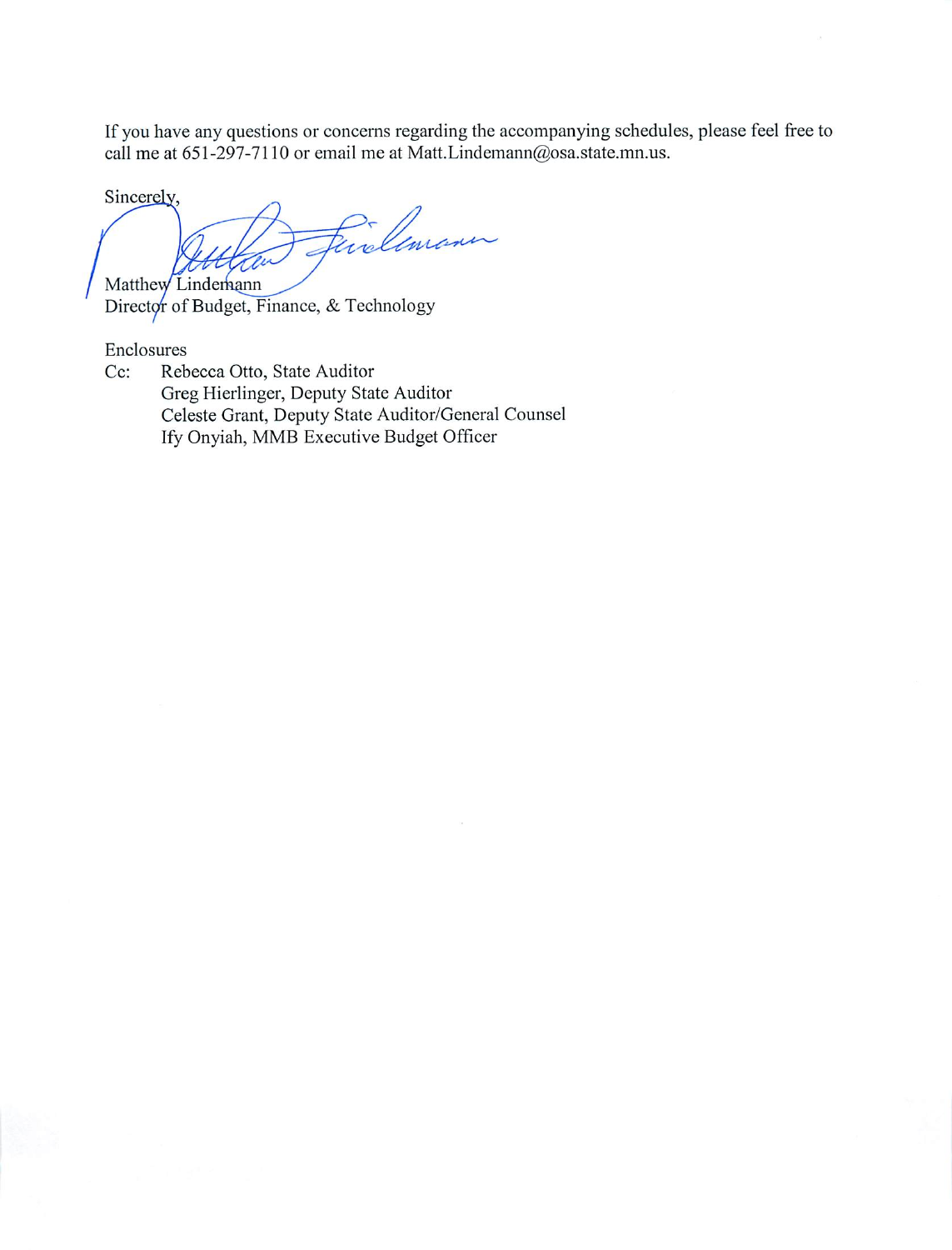## **Prelimilary - Subject to Approval of Minnesota Management & Budget**

#### **Office of the State Auditor Schedule of Hourly Rates CY 2016**

|                                                  | <b>Audit Rates</b> |        |  |
|--------------------------------------------------|--------------------|--------|--|
| <b>Class Title</b>                               | 2015               | 2016   |  |
| Interns                                          | 40.00              | 42.00  |  |
| <b>Local Government Auditor</b>                  | 60.00              | 64.00  |  |
| Local Government Auditor Intermediate            | 68.00              | 73.00  |  |
| <b>Local Government Audtor Senior</b>            | 76.00              | 81.00  |  |
| Local Government Auditor Staff Specialist        | 83.00              | 88.00  |  |
| Local Government Auditor Staff Specialist Senior | 86.00              | 92.00  |  |
| <b>Local Government Auditor Director</b>         | 92.00              | 98.00  |  |
| Local Government Auditor Manager                 | 105.00             | 110.00 |  |
| Reviewer                                         | 105.00             | 110.00 |  |
| Local Government Auditor Division Director       | 105.00             | 110.00 |  |
| Legal Counsel                                    | 105.00             | 110.00 |  |
| Director of Special Investigations               | 105.00             | 110.00 |  |
| <b>Assistant State Auditor</b>                   | 105.00             | 110.00 |  |
| Deputy State Auditor                             | 105.00             | 110.00 |  |
| <b>Word Processing</b>                           | 25.00              | 25.00  |  |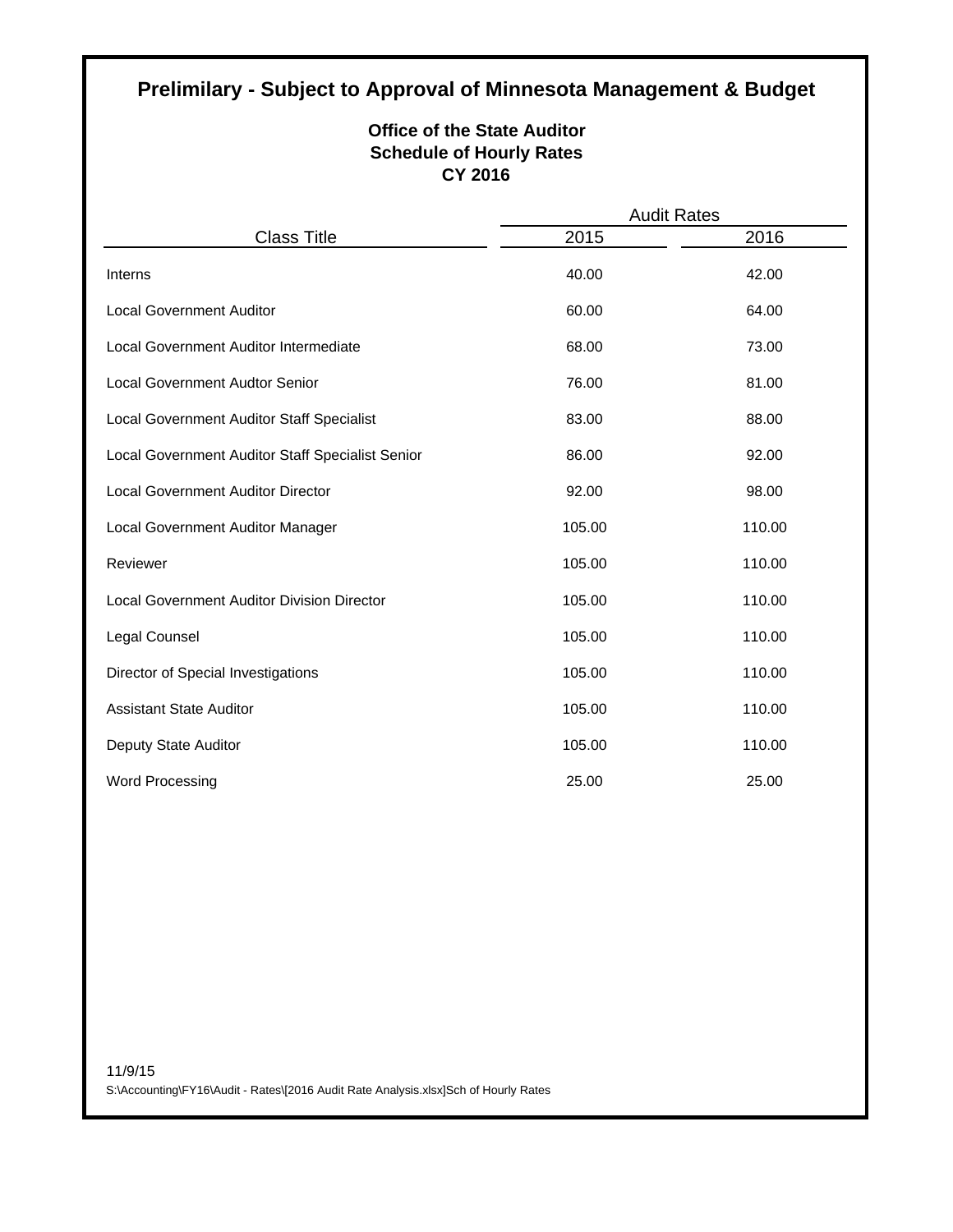

## Office Memorandum

**Date:** December 4, 2015

**To:** Matthew Lindemann Director of Budget, Finance, & Technology Office of the State Auditor  $M$ 

**From:** Margaret Kelly, State Budget Director

**Subject:** Approval of CY 2016 Audit Hourly Rates

Pursuant to your request of November 10, 2015, the rates proposed in the attached schedule are approved. The rates are effective through calendar year 2016.

Based on our review and analysis of the financial information submitted, we find your rate proposal to be reasonably calculated to ensure that the amount collected will be sufficient to pay the costs connected with the audits.

Thank you to you and your staff for the timely and helpful responses to our questions during the rate review process.

Attachment

cc: Rebecca Otto, State Auditor Greg Hierlinger, Deputy State Auditor Celeste Grant, Deputy State Auditor/General Counsel Kerstin Larson, MMB Team Lead Ify Onyiah, MMB Executive Budget Officer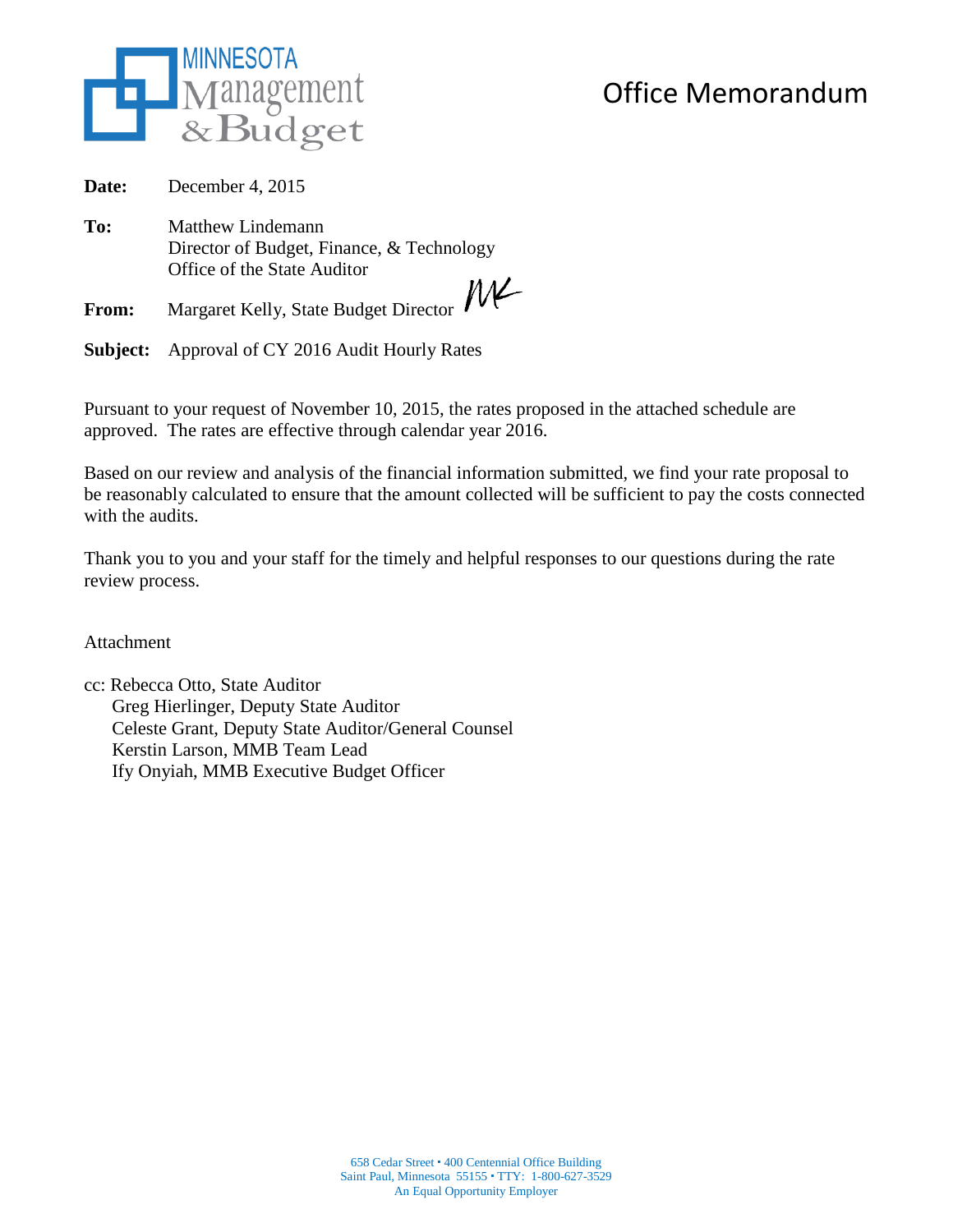## Office of the State Auditor Schedule of Hourly Rates<br>CY 2016

|                                                   | Audit Rates |        |
|---------------------------------------------------|-------------|--------|
| <b>Class Title</b>                                | 2015        | 2016   |
| Interns                                           | 40.00       | 42.00  |
| <b>Local Government Auditor</b>                   | 60.00       | 64.00  |
| <b>Local Government Auditor Intermediate</b>      | 68.00       | 73.00  |
| <b>Local Government Audtor Senior</b>             | 76.00       | 81.00  |
| Local Government Auditor Staff Specialist         | 83.00       | 88.00  |
| Local Government Auditor Staff Specialist Senior  | 86.00       | 92.00  |
| <b>Local Government Auditor Director</b>          | 92.00       | 98.00  |
| Local Government Auditor Manager                  | 105.00      | 110.00 |
| Reviewer                                          | 105.00      | 110.00 |
| <b>Local Government Auditor Division Director</b> | 105.00      | 110.00 |
| <b>Legal Counsel</b>                              | 105.00      | 110.00 |
| Director of Special Investigations                | 105.00      | 110.00 |
| <b>Assistant State Auditor</b>                    | 105.00      | 110.00 |
| <b>Deputy State Auditor</b>                       | 105.00      | 110.00 |
| <b>Word Processing</b>                            | 25.00       | 25.00  |